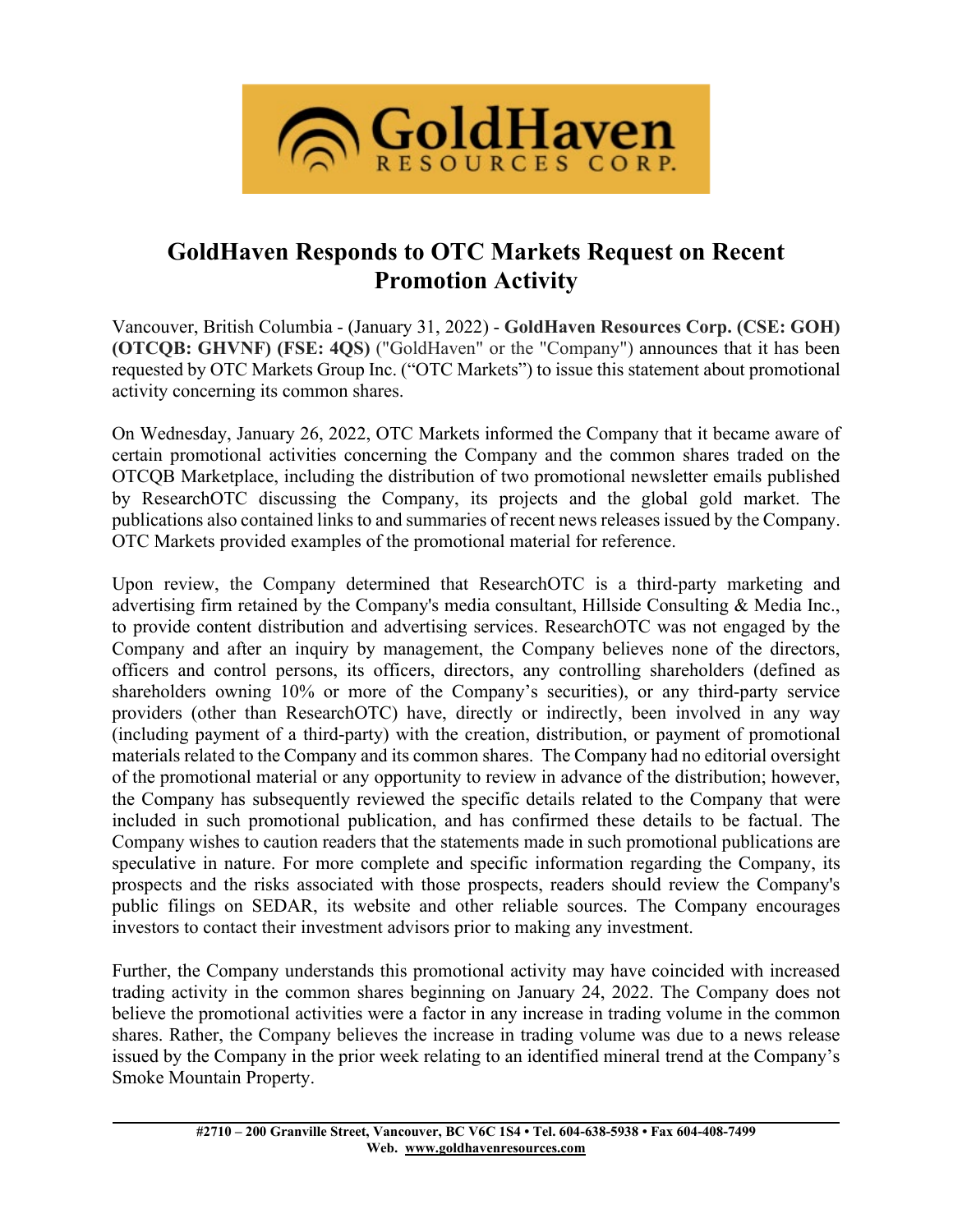In the past 12 months, the Company has worked with SwitchLabs Inc., FutureZoom Creative Inc., InvestorBrandNetwork (IBN), Adnet Communications, 121 Group (HK) Limited, Americas OTC Market group Inc., Equisolve, Inc., MMP MunichMining Partners Gmbh, Liviakis Financial Communications Inc., Lakefront Enterprises Inc., Venture Liquidity Providers Inc., Sharechest Inc., MJP Justus Inc., 8988362897 Holdings Inc., and Hillside Consulting & Media Inc., to provide investor relations, public relations services, marketing, brand awareness, consulting, stock promotion, or other related services.

After an inquiry by management none of the Company's executive officers, directors or, to the knowledge of the Company, any controlling shareholders and third-party service providers, except as outlined below, sold or purchased shares of common stock of the Company within the past 90 days.

Within the past 90 days, (i) Mr. Schieber, an officer and director of the Company, purchased shares of the Company, (ii) FutureZoom Creative Inc., sold shares of the Company, (iii)MJP Justus Inc. purchased and sold shares of the Company, (iv) Venture Liquidity Partners purchased and sold shares of the Company, each purchase and sale above was in the context of the market.

All required securities filings in connection with the foregoing trades, as applicable, can found at [www.sedi.ca.](http://www.sedi.ca/)

The OTC Markets has further requested that the Company state whether it has issued any shares or convertible instruments allowing conversion to equity securities at prices constituting a discount to the current market rate at the time of the issuance. As disclosed in its public filings on SEDAR, the Company has not issued shares or convertible instruments allowing conversion to equity securities at prices constituting a discount to the current market rate at the time of the issuance in accordance with the policies of the CSE Exchange.

## **About GoldHaven Resources Corp.**

GoldHaven Resources Corp. is a Canadian junior exploration Company active in the highly gold and silver endowed Maricunga Gold Belt of northern Chile. The Maricunga Belt measures 150 km north-south and 30 km east-west and is host numerous mines and advanced exploration projects including Salares Norte (Gold Fields), Esperanza (Kingsgate Consolidated), La Coipa (Kinross), Cerro Maricunga (Fenix Gold), Lobo Marte (Kinross), Volcan (Volcan), Refugio (Kinross/Bema), Caspiche (Goldcorp/Barrick), Cerro Casale (Goldcorp/Barrick). The Company has agreements in place to acquire seven high priority exploration targets as identified by geological studies. To date, GoldHaven has identified "High Priority" targets on four of the seven exploration properties and will commence a drilling program during the first quarter of 2021. The four priority targets include Coya, located approximately 16 km northeast of the Kinross La Coipa mine; the second is Rio Loa, a project located 25 km south of Gold Field's Salares Norte deposit (5.2 million ounces of gold<sup>1</sup>); the third and fourth projects are Alicia and Roma which are approximately 35 km south of the Salares Norte deposit. These exploration targets have been designated High Priority due to extensive, pervasive alteration, favourable geology, highly anomalous rock geochemical results, and their relative proximity to existing deposits. The Company has also made recent acquisitions in high profile metal belts in British Columbia and Newfoundland.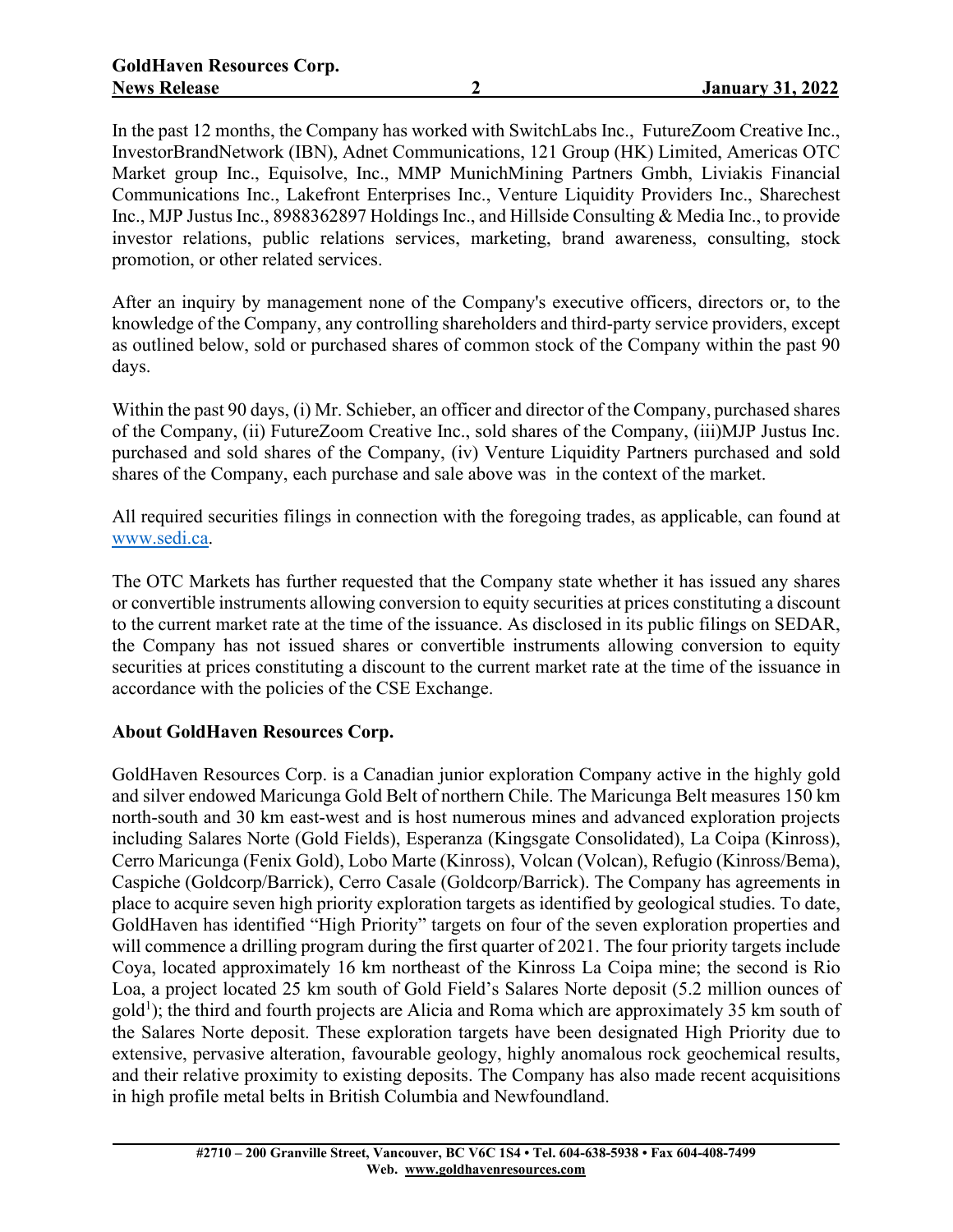### **On Behalf of the Board of Directors**

*David C. Smith, President & CEO*

**For further information, please contact:**

**Bonn Smith, Head of Business Development [www.goldhavenresources.com](http://www.goldhavenresources.com/) bsmith@goldhavenresources.com Office Direct: (604) 638-3073**

Neither the CSE nor its Regulation Services Provider (as that term is defined in the policies of the *CSE- Canadian Securities Exchange) accepts responsibility for the adequacy or accuracy of this release.*

#### **News Release References**

*1 Jamasmie, C., 2019. Gold Field's Salares Norte project in Chile granted environmental permit. December 18, 2019, 9:29am. Exploration Intelligence Latin America Gold Silver. <https://www.mining.com/gold-fields-salares-norte-project-in-chile-granted-environmental-permit/>*

### *Cautionary Statements Regarding Forward Looking Information*

*This news release contains forward-looking statements and forward-looking information (collectively, "forward looking statements") within the meaning of applicable Canadian and U.S. securities legislation, including the United* States Private Securities Litigation Reform Act of 1995. All statements, other than statements of historical fact, included herein including, without limitation, the intended use of the proceeds received from the Offering, the possible acquisition of the Projects, the Company's expectation that it will be successful in enacting its business plans, and the *anticipated business plans and timing of future activities of the Company, are forward-looking statements. Although* the Company believes that such statements are reasonable, it can give no assurance that such expectations will prove *to be correct. Forward-looking statements are typically identified by words such as: "believes", "will", "expects", "anticipates", "intends", "estimates", "plans", "may", "should", "potential", "scheduled", or variations of such words* and phrases and similar expressions, which, by their nature, refer to future events or results that may, could, would, might or will occur or be taken or achieved. In making the forward-looking statements in this news release, the *Company has applied several material assumptions, including without limitation, that investor interest will be* sufficient to close the Offering, and the receipt of any necessary regulatory or corporate approvals in connection with the Offering and the Assignment, that there will be investor interest in future financings, market fundamentals will result in sustained precious metals demand and prices, the receipt of any necessary permits, licenses and regulatory approvals in connection with the future exploration and development of the Company's projects in a timely manner, the availability of financing on suitable terms for the exploration and development of the Company's projects and the *Company's ability to comply with environmental, health and safety laws.*

*The Company cautions investors that any forward-looking statements by the Company are not guarantees of future* results or performance, and that actual results may differ materially from those in forward-looking statements as a *result of various factors, including, operating and technical difficulties in connection with mineral exploration and development activities, actual results of exploration activities, the estimation or realization of mineral reserves and* mineral resources, the inability of the Company to obtain the necessary financing required to conduct its business and affairs, as currently contemplated, the inability to close the Offering, the inability of the Company to enter into definitive agreements in respect of the Letters of Intent which are the subject of the Assignment, the timing and amount of estimated future production, the costs of production, capital expenditures, the costs and timing of the development of new deposits, requirements for additional capital, future prices of precious metals, changes in general economic